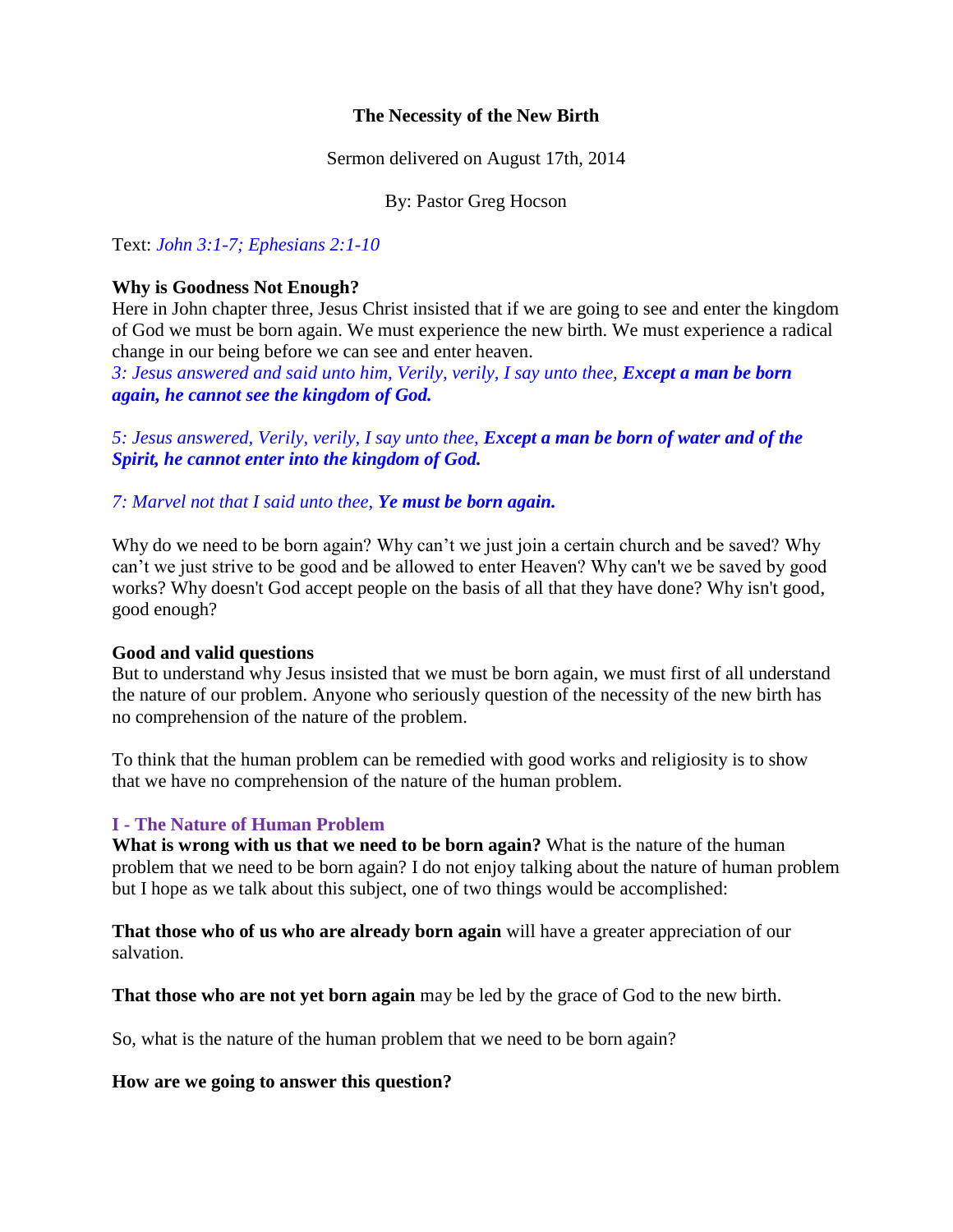We are not going to psychologists, Oprah, KPBS, CNN, National Geographic, but to the Word of God.

When we want to see how we look, we look at the mirror. If we want to see how we are spiritually, we go to the Bible. The Bible is like a mirror and we need to hold it up and may we see ourselves and know ourselves deeply.

The mirror in the bathroom does not tell us everything. It only reveals the outward appearance but the Bible reveals both our inward and the outward condition. The Bible does not lie!

## What does the Bible say about the nature of the human problem?

*Ephesians 2:1 And you hath he quickened, who were dead in trespasses and sins; 2: Wherein in time past ye walked according to the course of this world, according to the prince of the power of the air, the spirit that now worketh in the children of disobedience: 3: Among whom also we all had our conversation in times past in the lusts of our flesh, fulfilling the desires of the flesh and of the mind; and were by nature the children of wrath, even as others.*

## **1. Without the new birth we are dead in trespasses and sins**

We need to be born again because we are dead in trespasses and sins. We are not dead physically. We are physically alive but spiritually dead. Though we are physically alive we are dead to spiritual things. We are by nature **alive to sin** but **dead to God.**

## *Ephesians 2:2 Wherein in time past ye walked according to the course of this world, according to the prince of the power of the air, the spirit that now worketh in the children of disobedience: 3: Among whom also we all had our conversation in times past in the lusts of our flesh, fulfilling the desires of the flesh and of the mind; and were by nature the children of wrath, even as others.*

Without the new birth we are alive to this world; alive to things of this world; alive to what this world offers; alive to passions of the flesh, desire of the body and of the mind. Alive to lusts and pleasures; alive to sports, to music, to movies, to cars, houses, vacation trips, Magic Mountain, Roller Coasters, I-pad, I-phone, food, Jamba juice, Yogurt World, etc. Alive to millions of things but dead to spiritual things, dead to God and His kingdom.

To be dead in trespasses and sins means there is no hungering for God and His righteousness. To be dead spiritually is to be resistant to God and His words.

# **2. Without the new birth we are children of disobedience**

*Ephesians 2:2 Wherein in time past ye walked according to the course of this world, according to the prince of the power of the air, the spirit that now worketh in the children of disobedience:* This is the explanation why it is easier for us to disobey than to obey. The humanists and atheists have no explanation for human corruption and rebellion.

## *Psalm 51:5 Behold, I was shapen in iniquity; and in sin did my mother conceive me.* This doesn't mean that he was conceived and born out of wedlock. He is acknowledging that he and every human being were born a sinner.

*For I was born a sinner--yes I am sinful at birth, from the moment my mother conceived me.*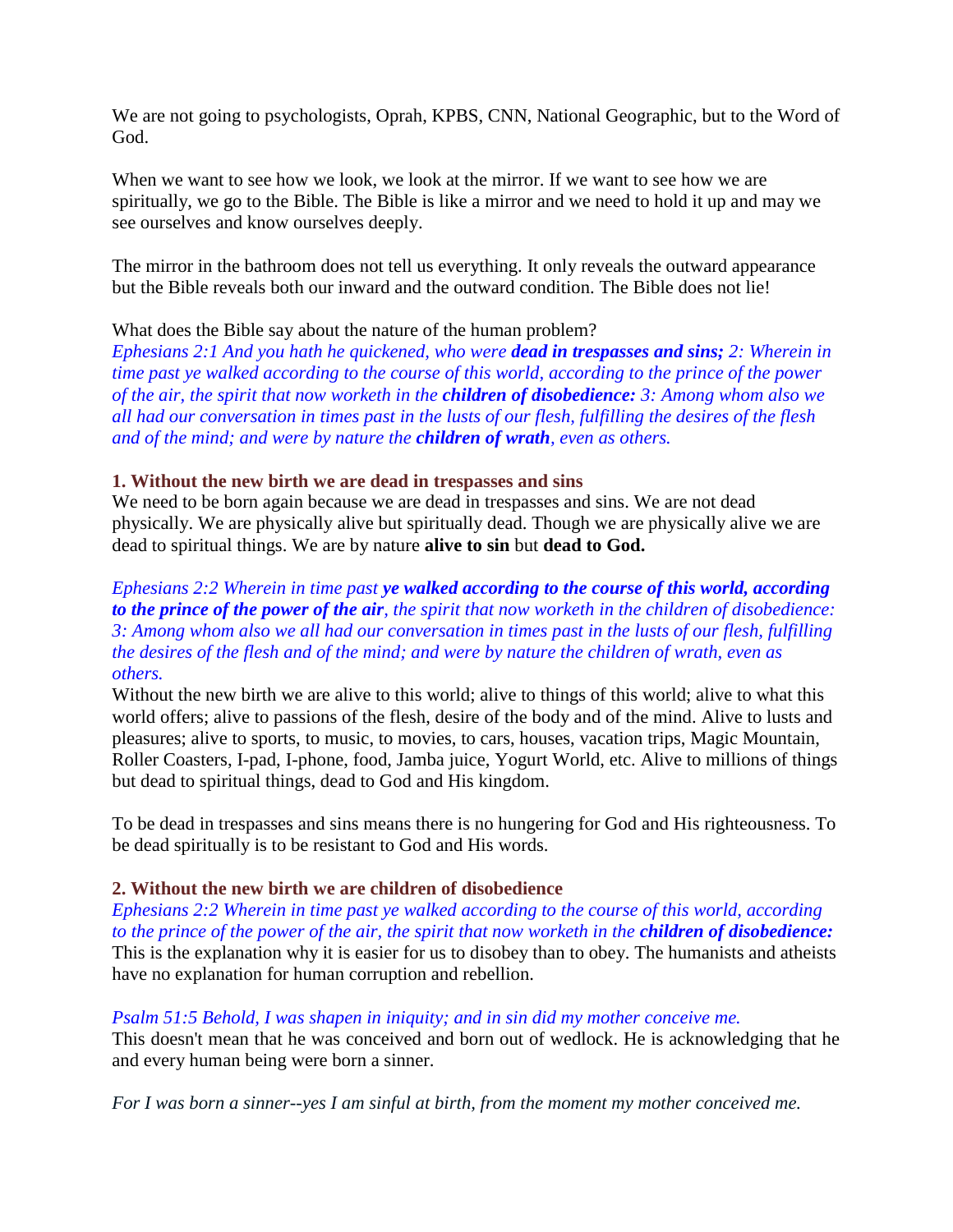We did not come into this world good people and then turn bad. We did not start off good, did some bad things and developed a bad nature. No! We were born with a bad corrupt nature selfish, self-centered and demanding.

# *Psalm 58:3 The wicked are estranged from the womb: they go astray as soon as they be born, speaking lies.*

Even inside the womb we are strangers to God. From our birth we go astray speaking lies.

Our problem is not first or primarily **what we do** but **who we are.** We are sinners not because we sin but we sin because we are sinners. We are sinners by birth and by choice. **The heart of the problem is the problem of the heart.**

## **3. Without the new birth we are children of wrath**

*Ephesians 2:3 Among whom also we all had our conversation in times past in the lusts of our flesh, fulfilling the desires of the flesh and of the mind; and were by nature the <i>children of wrath*, *even as others.*

*Even as others* – like the rest of mankind, nobody is excluded, there is no difference.

### *Children of wrath*

We are by nature suited, fitted for wrath. We deserve the wrath and judgment of God. That means that if God judges me and cast me into the Lake of fire, He is doing what is perfectly just and appropriate thing. It is only right and just that God pours His wrath upon me because without the new birth, I am a child of wrath, suited for His holy and just anger and judgment.

*John 3:35 The Father loveth the Son, and hath given all things into his hand. 36: He that believeth on the Son hath everlasting life: and he that believeth not the Son shall not see life; but the wrath of God abideth on him.*

*Psalm 7:11 God judgeth the righteous, and God is angry with the wicked every day.*

That is our condition. The question is how can I escape the just wrath of God? How can a sinner escape from the hands of an angry God?

## **4. Without the new birth we love darkness and hate the light**

*John 3:19 And this is the condemnation, that light is come into the world, and men loved darkness rather than light, because their deeds were evil. 20: For every one that doeth evil hateth the light, neither cometh to the light, lest his deeds should be reproved.*

We are not neutral. We embrace darkness and resist spiritual light. We are very alive in all the wrong ways.

*"Light is good, and a pleasant thing it is for the eyes to behold the sun."*

*John 1:4 In him was life; and the life was the light of men. 5: And the light shineth in darkness; and the darkness comprehended it not. 6: There was a man sent from God, whose name was John. 7: The same came for a witness, to bear witness of the Light, that all men through him*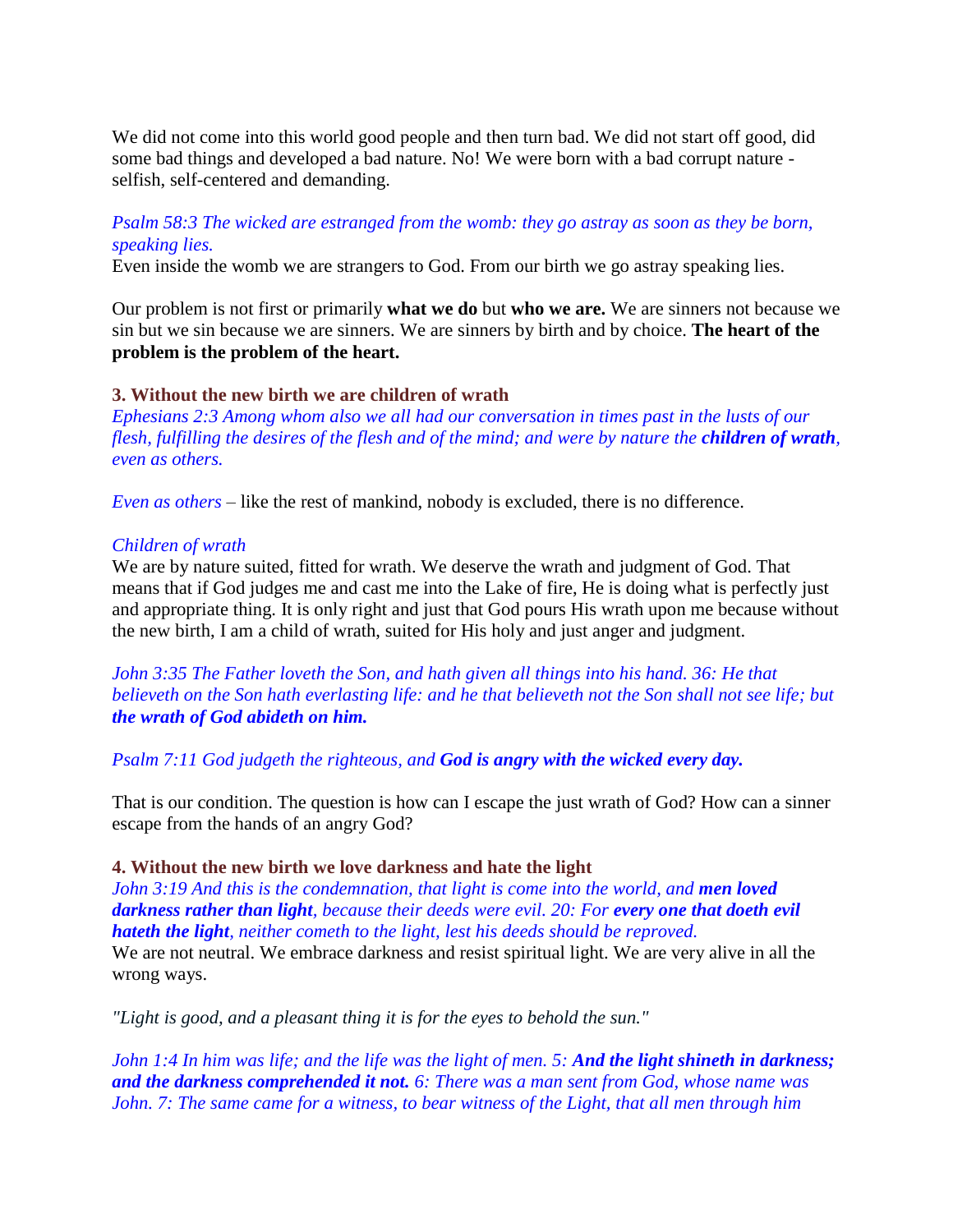*might believe. 8: He was not that Light, but was sent to bear witness of that Light. 9: That was the true Light, which lighteth every man that cometh into the world. 10: He was in the world, and the world was made by him, and the world knew him not. 11: He came unto his own, and his own received him not.*

But people prefer to live in darkness, to live in caves of superstition and sin.

#### **5. Without the new birth we cannot please God**

*Romans 8:7 Because the carnal mind is enmity against God: for it is not subject to the law of God, neither indeed can be. 8: So then they that are in the flesh cannot please God. 9: But ye are not in the flesh, but in the Spirit, if so be that the Spirit of God dwell in you. Now if any man have not the Spirit of Christ, he is none of his.*

Paul is describing the mind apart from the Holy Spirit that is the mind of the flesh, the natural mind is hostile to God. It does not submit to God's law, indeed it cannot. We cannot submit and we cannot please God.

You and I must be born again. **We are so resistant to God's authority that we will not and therefore cannot.** If we cannot submit to Him then we cannot please Him.

*Hebrews 11:6 But without faith it is impossible to please him: for he that cometh to God must believe that he is, and that he is a rewarder of them that diligently seek him.*

#### **6. Without the new birth we are blind to the glorious Gospel**

*1 Corinthians 2:14 But the natural man receiveth not the things of the Spirit of God: for they are foolishness unto him: neither can he know them, because they are spiritually discerned.*

The problem is not the Gospel is hard to understand, the problem is that his heart hates them so much that he considers the gospel foolishness.

*1 Corinthians 1:18 For the preaching of the cross is to them that perish foolishness; but unto us which are saved it is the power of God.*

*1 Corinthians 1:23 But we preach Christ crucified, unto the Jews a stumblingblock, and unto the Greeks foolishness; 24: But unto them which are called, both Jews and Greeks, Christ the power of God, and the wisdom of God*.

Our blindness is not blameworthy. It is a deliberate blindness.

### **7. Without the new birth we are blind to the glory of God** *Romans 3:23 For all have sinned, and come short of the glory of God;*

Without the new birth we are blind to the glory of God, blind to the beauty of Christ, blind to the preciousness of Christ. Apart from the new birth there is no seeking and hungering for God.

Oh people seek God for many different reasons. Most people seek God because of what they can get from God, just like those who sought Christ after He fed them with fish and bread.

*John 6:26 Jesus answered them and said, Verily, verily, I say unto you, Ye seek me, not because ye saw the miracles, but because ye did eat of the loaves, and were filled.*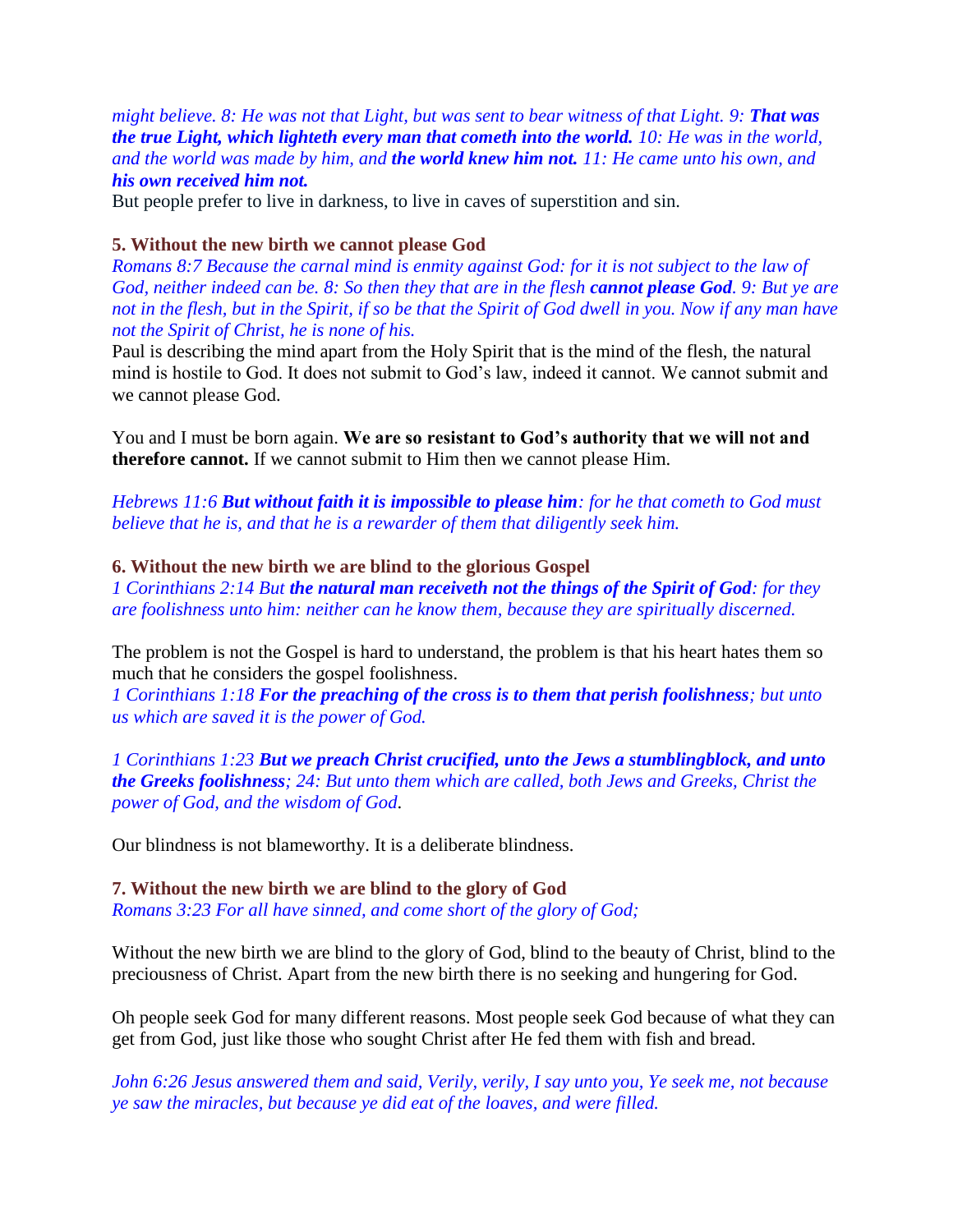## **II - Conclusion**

I hope we see now the necessity of the new birth. I hope we see now why Jesus Christ insisted that unless a man or a woman experiences the new birth he or she cannot go to Heaven.

The Bible constantly describes the spiritual condition of human race as dead, a captivity in the darkness of death, children of disobedience, children of wrath, love darkness rather than light, blind to the glorious Gospel, and blind to the glory of God.

### **What is the bottom line?**

The bottom line is **our problem as human beings is not just a headache**; our problem is that **we are dead**.

So when we ask, why can't we be saved by good works? Why aren't good works and our own righteousness, good enough for God? It is like asking, why isn't Tylenol enough to raise the dead? Why can't Tylenol bring the dead back to life. The human condition and problem is so serious that any spiritual Tylenol will not help. **Tylenol may cure common headache but it can never bring a dead person back to life.** Our problem as human beings is so bad that it needs a radical solution called the new birth.

## C.H. Spurgeon

*"When men talk of a little hell, it is because they think they have only a little sin, and believe in a little Saviour; it is all little together. But when you get a great sense of sin, you want a great Saviour, and feel that, if you do not have Him, you will fall into a great destruction, and suffer a great punishment at the hands of the great God."*

I don't want to end with a negative note. I want to conclude this morning's message with a positive note.

**Our Lord's conversation with Nicodemus was mainly of redemption and regeneration**, and was therefore bright and hopeful. In His faithfulness and truthfulness our Lord did not hide from Nicodneus the nature of his problem, that flesh only produces flesh.

*John 3:6 That which is born of the flesh is flesh; and that which is born of the Spirit is spirit.* Flesh gives birth to flesh. Being born into this world, we all have the privations and depravations, evil tendencies and passions of a fallen humanity.

# *John 6:63 It is the spirit that quickeneth; the flesh profiteth nothing: the words that I speak unto you, they are spirit, and they are life.*

The flesh accomplishes nothing. It does not help at all.

## But here is **the hope and the only hope ...**

*Ephesians 2:4 But God, who is rich in mercy, for his great love wherewith he loved us, 5: Even when we were dead in sins, hath quickened us together with Christ, (by grace ye are saved;)* **Some of us were dead just like the rest of the world but praise God something happened inside us that we are no longer the same.** We have experienced the new birth.